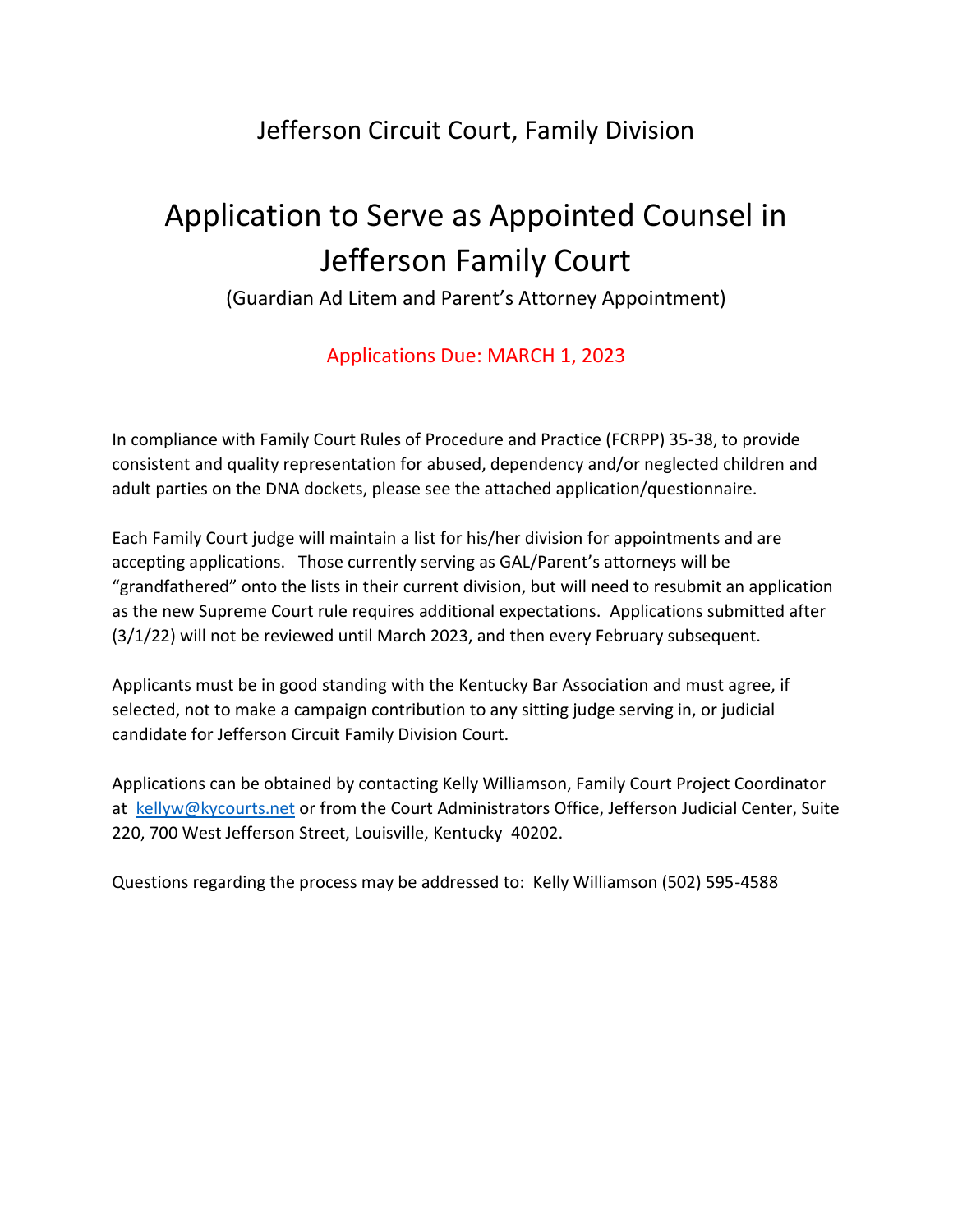## Application to Serve as Appointed Counsel in Jefferson Family Court

(Guardian Ad Litem and Parent's Attorney Appointment)

| NAME:                     |                                                                      |                                     |  |
|---------------------------|----------------------------------------------------------------------|-------------------------------------|--|
| <b>OFFICE PHONE:</b>      |                                                                      | CELL PHONE: _______________________ |  |
| EMAIL:                    | <u> 1980 - Johann Barn, mars an t-Amerikaansk politiker (* 1908)</u> |                                     |  |
|                           |                                                                      |                                     |  |
|                           |                                                                      |                                     |  |
|                           |                                                                      |                                     |  |
| YEAR ADMITTED TO THE BAR: |                                                                      |                                     |  |

Please briefly describe your qualifications to serve in Jefferson Family Court representing parties on the dependency, abuse and neglect docket. (You may attach resume)

Please briefly describe why you wish to serve Jefferson Family Court.

For the following questions, the terms "cases" and "actions" refer to actions pursuant to KRS 620.010; custody matters; termination of parental rights proceedings; other civil actions adjudicating the rights of infants/children; and criminal prosecutions arising from charges of child abuse and neglect.